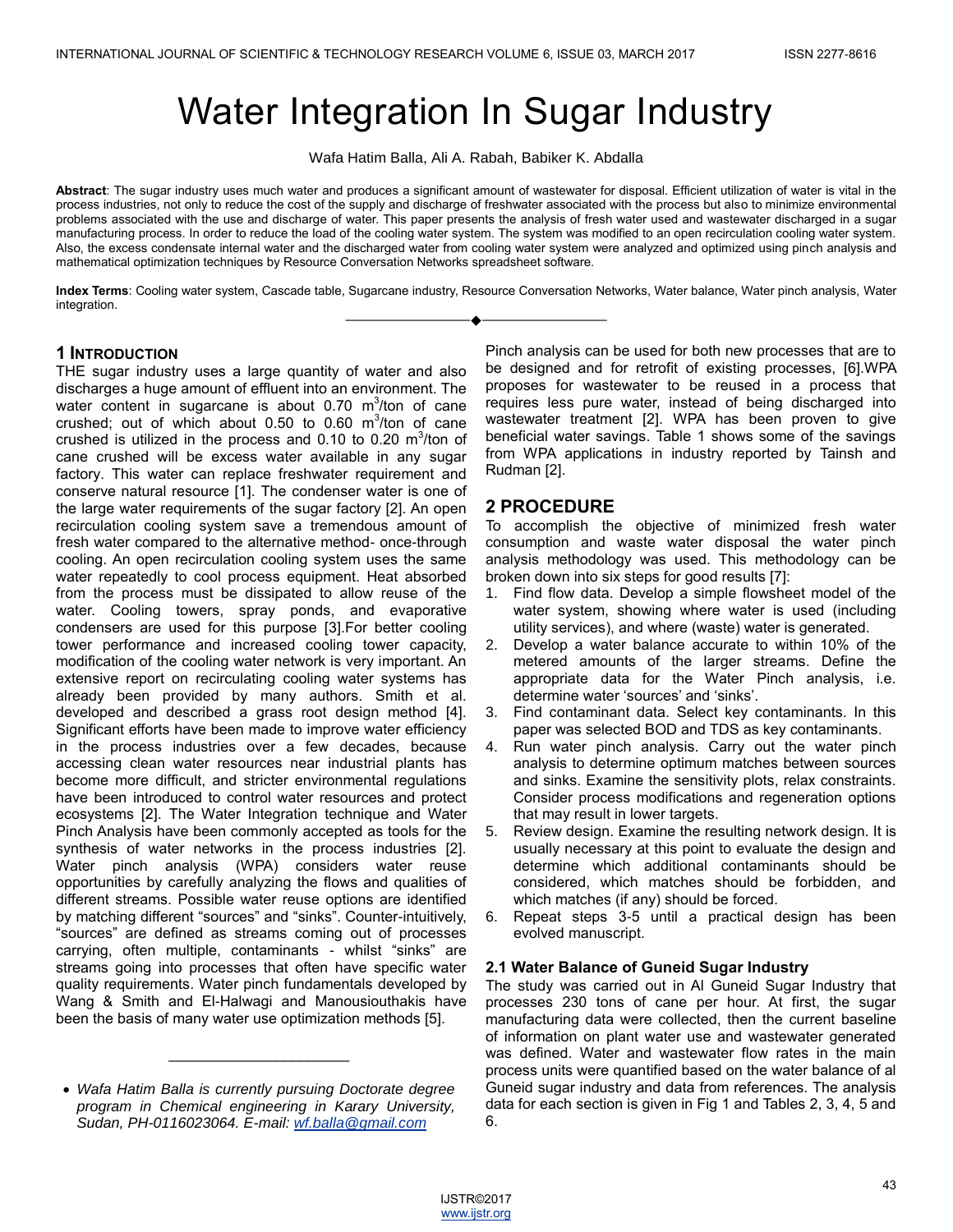## **2.2 Process Change from Once-Through to Open Recirculation Cooling System**

The cooling system used for cooling milling, turbine and injection for evaporator and vacuum pan in Guneid industry are the once-through cooling system, which requires a large quantity of water and therefore discharge it as waste water. In order to management the water in the sugar industry the cooling system was changed to Open‐recirculation cooling systems. The water discharged from turbine milling, the turbine for electric generation and barometric condenser were recirculation using the cooling tower for turbine milling and turbine of electric generation and spray pond for the barometric condenser. The water utility used for cooling system changed as shown below in fig 2.

## **2.3 Determination of Water 'Sources' and 'Sinks' Data and Selection of key Contaminants for Water Pinch Analysis**

After analyzing the water network for Al Guneid Sugar Factory, the water processes are grouped into plant sections (process and utility). Processes chosen are preferably close geographically, and are also chemically related. The system can be modelled either as a single contaminant or multi contaminate. The main contaminants that prevent direct reuse in the water system are chosen. Entire water sources and sinks flowrates and quality requirements for each water-using process are extracted from the data sheet. The water sources data are obtained by identifying the maximum concentration limit and the minimum flowrate limit of the wastewater source from each process. The water sinks data are usually obtained from historical variations, emergency water substitution, estimates from engineers, vendors and operators, and description in equipment list [2].

# **2.4 Water pinch analysis using Resource Conversation Networks software sheet (RCNet.xls):**

Pinch analysis is used to determine minimum flowrate targets for fresh water and wastewater discharged. To perform the targeting task, material cascade analysis is used. Next, mathematical optimization technique based on the superstructural model is used to design the Resource Conversation Networks that achieves the flowrate targets [11].

# **3 RESULTS AND DISCUSSIONS**

# **3.1 WATER USED FOR PROCESS**

From the analysis of water balance in sugar factory the source and sink were identified and TDS was the contaminant chosen for analysis of water used for process, the requirement data were shown below in Table7. The results are shown in Table 8 above there is no need for fresh water and the excess condensate is 65.24 t /h which it's the wastewater discharged from the entire process. Based on mathematical optimization software (resource conservation network ) Process water network is designed to fulfil the flow rate targets obtained from pinch analysis as shown in fig 3 above.

# **3.2 Water used for utility:**

After modification of cooling system the fresh water flow rates requirement changed as follow in Table 9 and the discharged wastewater flow rates changed as shown below in Table 10. The excess condensate water determined from pinch analysis of process water and water purged from boiler and turbine cooling tower used consider as a source for pinch analysis for utility water. BOD and TDS were the contaminant chosen for analysis for water used for utility, the data collected were shown below in Table 11. The results shown in Table 12 the fresh water requirement is 112.77 t/h and the wastewater discharged is 15.77 t/h The results shown in Table 13 the flow target fresh water requirement is 96 t/h and the wastewater discharged is 0.0 t/h. By comparison the results shown in Table 12 and 13 above the flow target are different, therefore the selected of the most critical contaminates or used the multiple contaminate method are necessary to obtain the accurate result. Based on mathematical optimization software (resource conservation network ) utility water network is designed to fulfil the flow rate targets obtained from pinch analysis as shown in figure 5 and 6 above.

## **4 CONCLUSION**

- 1. The water balance for sugar factory was determined
- 2. From Pinch analysis of process water, the minimum flow target of fresh water was found to be 0.0 t/h and waste water discharged was found to be 65.24 t/h. This shows that the vapor condensate in sugar factory meets its process water requirement. According to flow target obtained the process water network was designed based on mathematical Optimization software.
- 3. For utility water, the freshwater required was reduced from 8042.42 t/h to 212.67 t/h and waste water discharged was reduced from 8065.42 to 73.40 after recycling of water due to the modification of the cooling system.
- 4. From Pinch analysis of utility water, the flow target of fresh water was reduced from 212.68 to 112 t/h and waste water discharged was reduced from 73.40 t/h to 15.76 t/h when used BOD as contaminates. While the fresh water was reduced from 212.68 to 96 t/h and waste water discharged was reduced from 73.397 t/h to 0.00 t/h when used TDS as contaminates According to flow target obtained the utility water network was designed based on mathematical Optimization software.

# **Acknowledgment**

I would like to thank Guneid Sugar Industry, prof. Ali A. Rabah, Prof. Babiker Karama Abdalla Mohammed, Prof. Hamid M. Mustafa, and for their support and encouragement during this project.

# **REFERENCES**

- [1] Baban Gunjal and Aparna Gunjal, "Water Conservation in Sugar Industry", Nature Environment and Pollution Technology, an International Quarterly Scientific Journal, ISSN: 0972-6268, Vol. 12, No. 2, pp. 325-330, 2013.
- [2] Jiří J. Klemeš, "Handbook of Process Integration (PI)", Woodhead Publishing Limited, 2013.
- [3] Copyright ©General Electric Company, "Handbook of industrial water treatment", www.gewater.com, 1997-2012.
- [4] Lj. MATIJAŠEVIĆ et al., Analysis of Cooling Water Systems in a Petroleum Refinery, Chem. Biochem. Eng. Q., 28 (4) 451–457 (2014).
- [5] Bernard A. Agana, "Factors required to enhance water recycling at two major Australian industrial manufacturing sites", Ph.D.